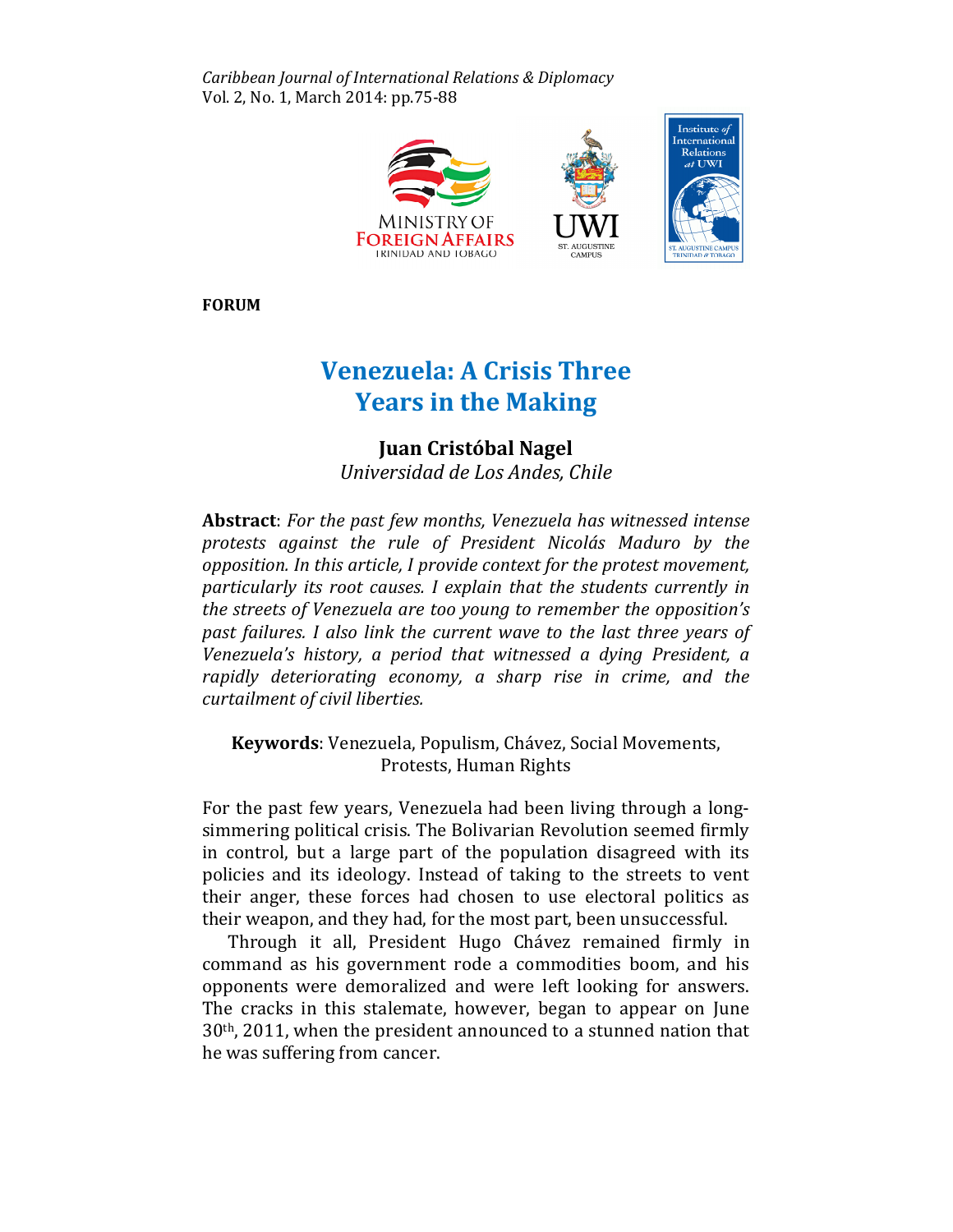Chávez, of course, did not last another two years, a period during which he was rarely seen in public. Although he managed to win re-election yet again in spite of limited campaigning, the date of his announcement roughly tracks the beginning of the end of Venezuela's economic mirage and, with it, its political truce. Finally, a little over a month ago, the crisis exploded.

## THE PROTESTS

Venezuela's students, along with its opposition leaders, took to the streets on February 12th to demand changes from the government led by President Nicolás Maduro, Chávez's appointed successor. The nationwide protests ended with bloodshed, which in turn sparked a wave of violent protests and barricades, leaving dozens dead, hundreds wounded, and more than a thousand people detained. Both the government and the opposition accuse each other of responsibility for – and complicity in - the violence. The opposition claims most of the violence is perpetrated by government paramilitaries and the Bolivarian National Guard, while the government alleges that the opposition is responsible for arson, and that their barricades have caused the deaths of several people.<sup>1</sup>

Until recently, the protests were relatively constrained. They were concentrated primarily in the western bastions of San Cristóbal and Mérida, two medium-sized cities that sit high in the Andes, close to the border with Colombia. However, after the February  $12<sup>th</sup>$  killings, they quickly spread all over the country – from Ciudad Guayana in the East, to Maracaibo, in the Far West.

Protesters are not always peaceful. The government claims that barricades have prevented people from getting to hospitals, and several National Guard members have been shot dead in unclear circumstances. However, the bulk of the violence has been suffered by the opposition, as witnessed by the many accounts of excessive use of force and even torture.<sup>2</sup>

Students have been protesting against the government for several months. The causes are numerous: Venezuela is suffering rampant crime, soaring inflation, and record-setting shortages of basic staples. A new 'Law of Fair Prices' sets a maximum profit rate of 30 percent for all goods and services and imposes a penalty of immediate expropriation for all companies failing to comply. Needless to say, this will only aggravate the shortages, as firms will likely cut down on their investments and/or choose to restrict their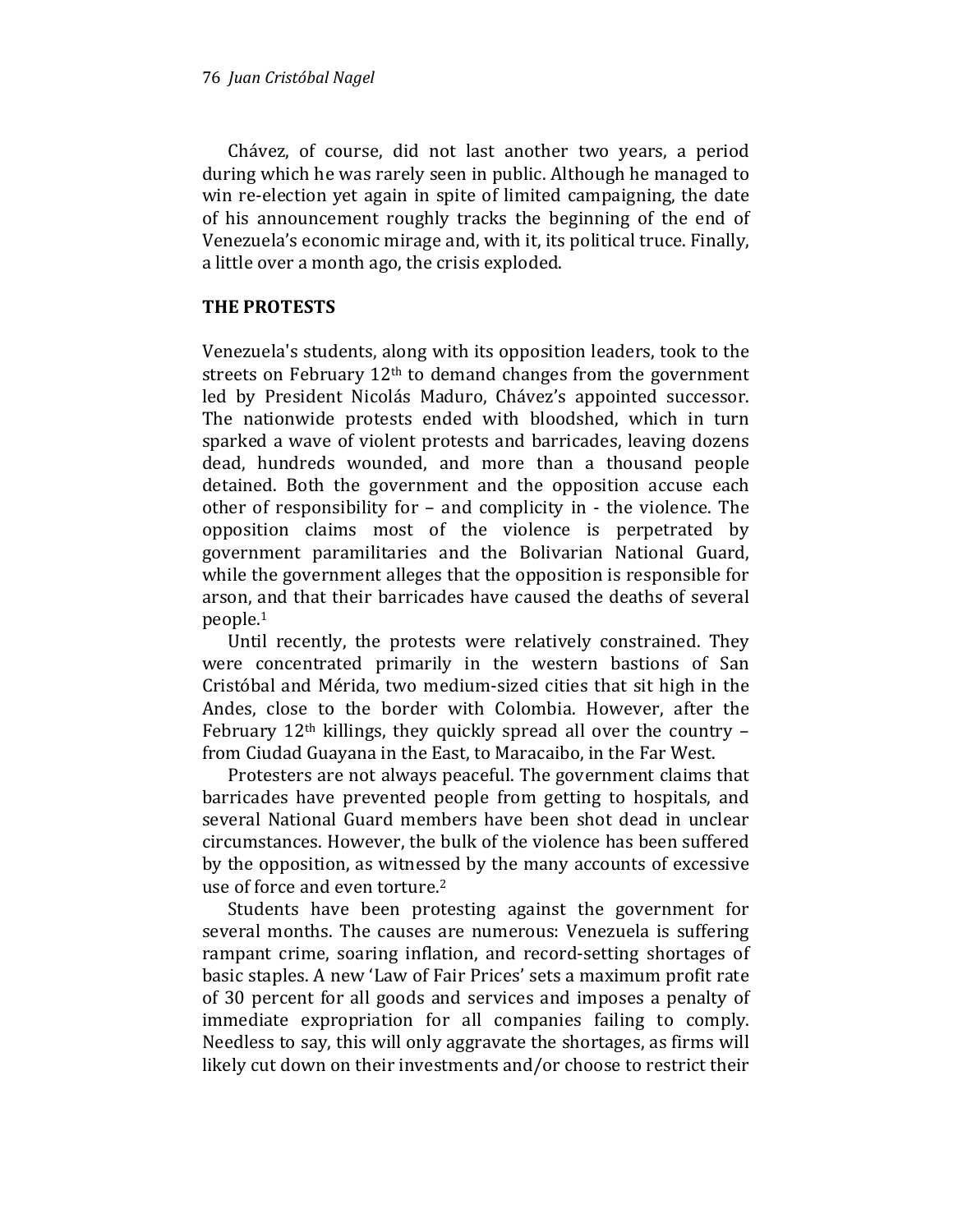presence in the country in order to avoid having to deal with the severe regulations.

Interestingly, the protests have not only expressed discontent with the government; they have also shone a spotlight on the conflicts bubbling away within the opposition. Henrique Capriles, the former opposition presidential candidate and purported leader, has been lukewarm in his support of the protests, and has clearly shunned the 'barricade' movement. The protest's main organizers, legislator María Corina Machado and the leader of opposition party Voluntad Popular, Leopoldo López, are widely viewed as the main rivals to Capriles's leadership, and in fact they competed – and lost - against Capriles in a 2012 primary to pick the opposition's unity presidential candidate.

However, at the time of writing, López was now in jail, and Machado may soon follow. The government has stepped up its persecution of other political figures, including recently-elected opposition mayors, but it has not yet gone after Capriles. In spite of their differences, Machado, López, Capriles, and the rest of the opposition have shown restraint in their public comments. This does not quite mask the fact that there are deep divisions on how they should respond to a rapidly deteriorating economic and political climate. While López and Machado favor a more confrontational approach with the government, Capriles is striking a more moderate tone, keeping the doors open to dialogue and hoping to keep the focus on what they perceive to be the government's unimpressive track record in issues such as crime and the cost of living.

The media has done its best to look away from the protests or to shed them in a negative light. Most TV and radio channels are either owned by the government, owned by business people linked to the government, or they practice self-censorship.3 Reporters claiming to be from some of these outlets even have anonymous Twitter accounts that enable them to skirt corporate guidelines on what can be reported.

As for newspapers, many continue to take editorial lines against the government, but now the administration is retaliating by refusing to provide them with foreign currency with which to import paper. Many newspapers have stopped circulating, while some of the most influential ones are warning that they might be shut down at any moment.4 Meanwhile, Maduro has hinted of impending new rules that will regulate newspaper ownership and content.5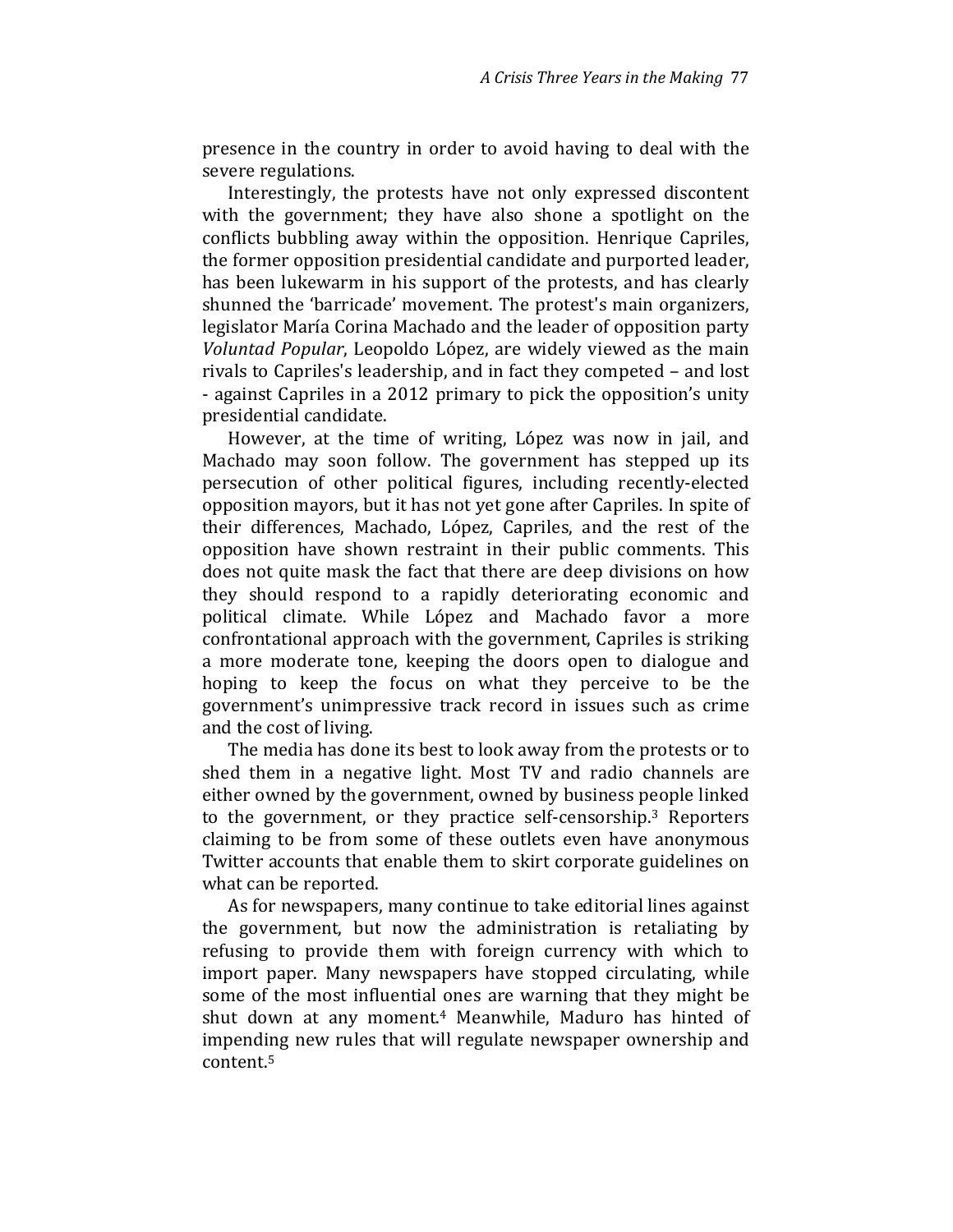As in many places around the world, social media has largely done the job that traditional media has either been unable or unwilling to do. Pictures of beaten-up students circulate on Twitter and Facebook, and apps such as Zello have played an important role in helping to organize the tactics of the different groups. Social media has also been instrumental in carrying the story of military detentions.

#### TOO YOUNG TO REMEMBER PAST FAILURES, YET TOO OLD TO NOT DO ANYTHING

The failure to effect change in the last few years has left a bitter taste in the mouths of many in the opposition. The general feeling among opposition leaders and activists was that protesting against an apparently authoritarian government with a large petrocheckbook accomplishes little to nothing.

If this is the case, why are they taking the streets now? What has changed to make young people rebel against the government at this point in time? The answer can be found in the country's rapidly changing demographics.

Many of the nation's young, educated people want to leave Venezuela, a depressingly common theme among their age group. The nation's middle-class young people are tired of enduring one of the world's highest inflation rates, $6$  highest murder rates, $7$  scarcity of basic staples like toilet paper, $8$  and the near certainty that things are going to get worse before they get better. $9$  For instance, the Associated Press recently reported on Venezuelans camping on the sidewalk to get information about emigrating to Ireland.10 Of course, these are only a subsector of Venezuela's demography. But they are also the most highly educated of the country's under-30s.

Those with graduate degrees from overseas institutions and English skills are certainly lucky, but they are a relative minority. Most others—particularly those under 25—are not quite so lucky. These are the youths currently protesting and burning tyres in the streets of Venezuela's major cities. They are mostly middle-class high-school and college students. They have seldom ventured into the streets, and they reject the path Venezuela is taking. Their objectives are hazy, ranging from an end to rampant crime to the resignation of the president (who, in turn, calls them 'fascists').

Mostly, these young people are desperate. They see a dark future ahead: one in which Venezuela's slow slide into a Cubanstyle autocracy accelerates and is finally realized in its entirety. It is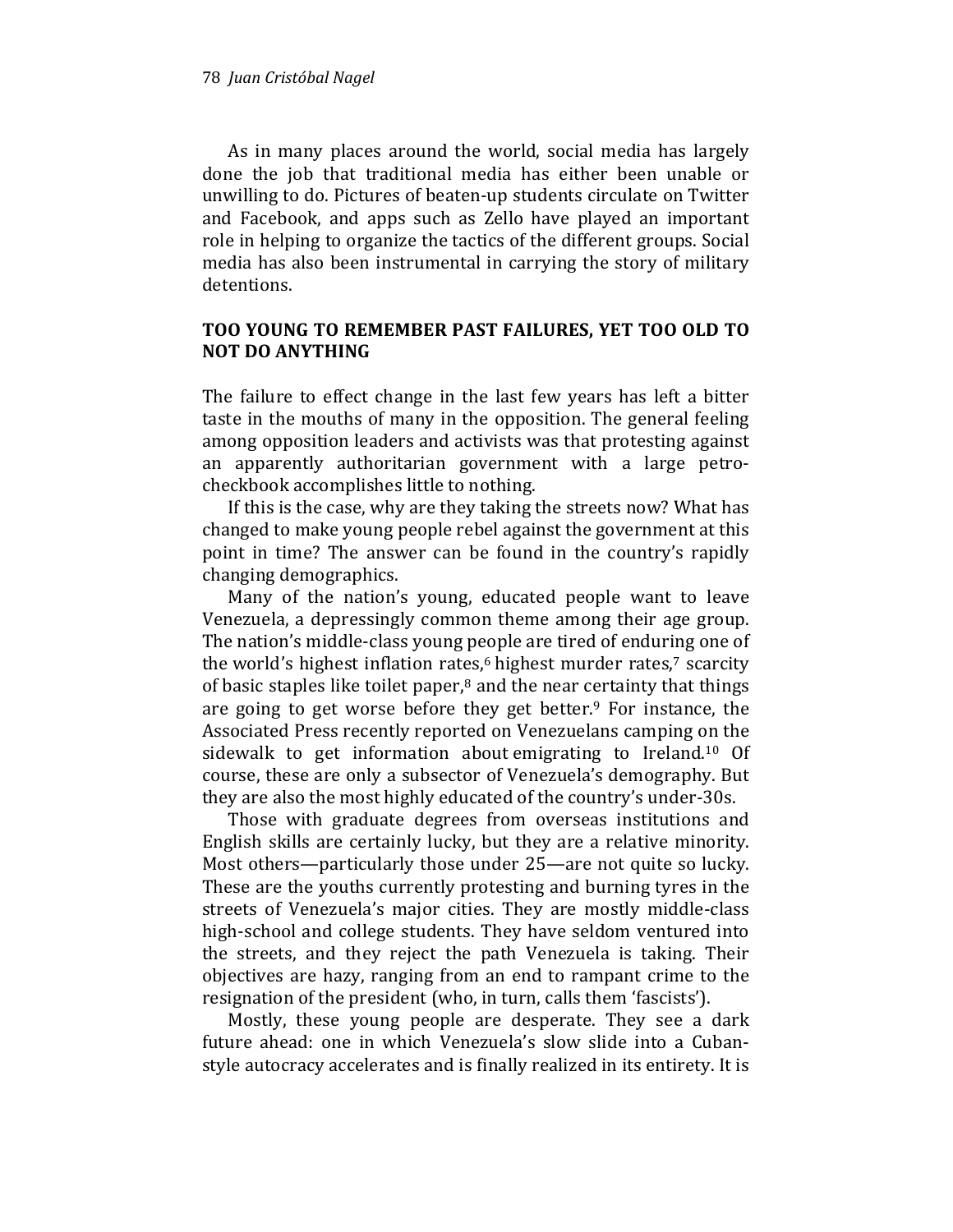not clear how long their protests will continue, but they have vowed to stay on the streets. In a remarkable act of defiance, they have continued to protest $11$  throughout the country, even after President Maduro supposedly 'banned'12 all protests. This 'ban', apparently decided on a whim and not really enforced, highlights the absurd contradictions of a government that appears to have lost both its propaganda skill and its compass.

Maduro has launched a government 'program of peace and tolerance', during which he denounced the protestors as 'Chucky fascists,' after a doll in the 1980s horror movie 'Child's Play,' which is particularly popular in Venezuela.13 Since then, he has hosted several 'peace' conferences, but not a single member of the opposition has been present. Typically, all TV and radio stations in the country are forced to broadcast these peace conferences. Yet this takes place as the National Guard attacks peaceful demonstrators with tear gas.

The government's tone throughout the crisis has been defiant, with a heavy dose of Orwellian doublespeak. For example, it has appointed a 'truth' commission to investigate recent events, but this was made up exclusively of Chavista legislators. The second most powerful man in the country heads the commission: National Assembly President, Diosdado Cabello. The government claims protestors want 'a coup',<sup>14</sup> and that they are in turn defending 'democracy',15 all while forcing a Colombian news channel, NTN24, off the cable grid for providing too much coverage of the protests and the ensuing violence.<sup>16</sup> They have also interfered with Twitter and broadband internet service in the country.

The use of such language has left the opposition increasingly frustrated. The government claims the scarcity and inflation which are generated by its own economic policies are somehow the consequence of an 'economic war'17 engineered by the opposition. The president claims that his predecessor died of cancer because his enemies—namely, the US— 'inoculated'18 him with the disease. These two examples underscore the genuine feeling among protesters that the government's leaders have a shaky grasp on reality.

Today's protesters were too young to be fighting the government in 2002, when massive street protests led to Chávez's brief toppling. They have not lived through the disappointment experienced by their parents and relatives back then. This poses some serious challenges; though the protests have been spirited, they are also unfocused. While most protesters want the Maduro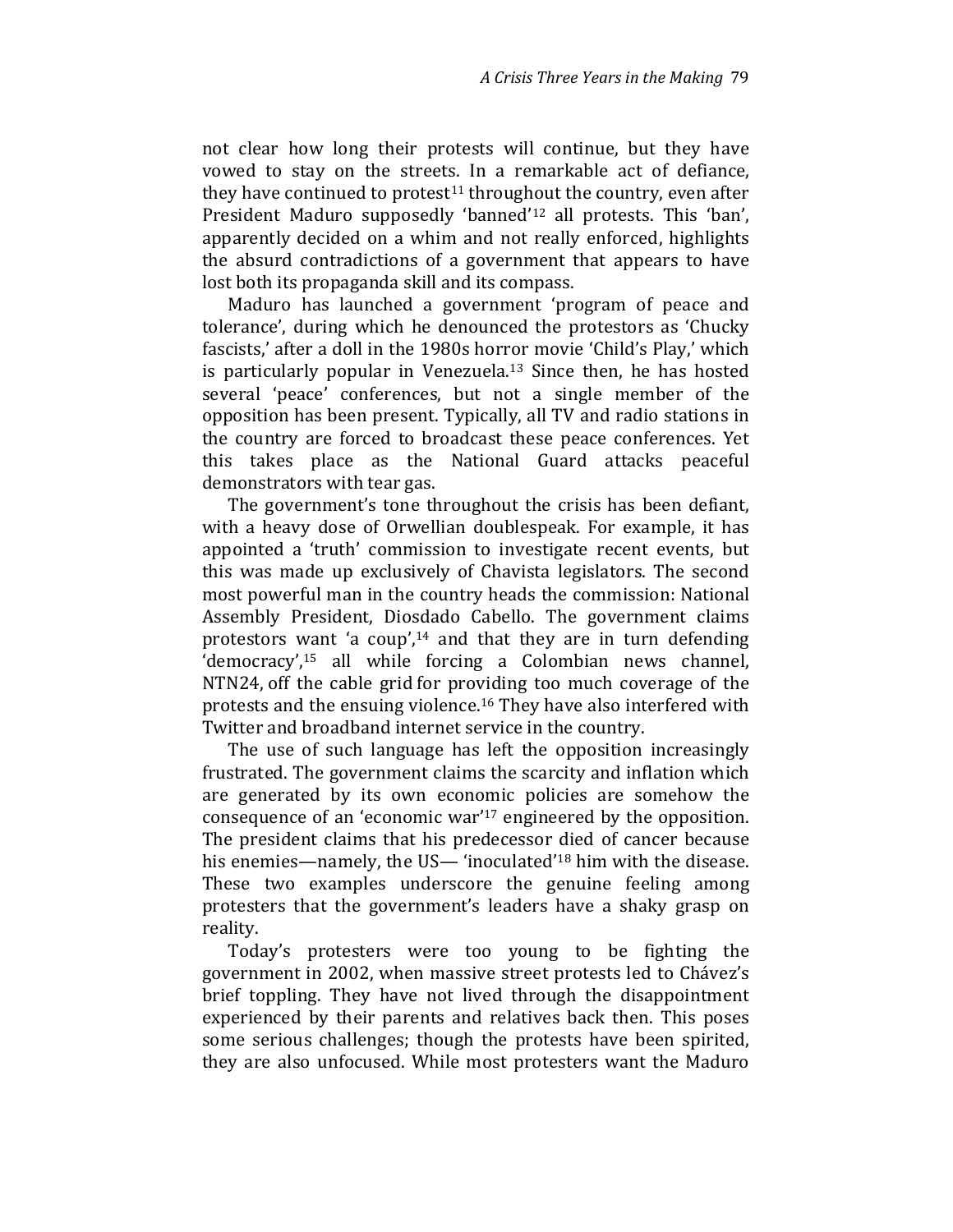government to go away, they have no clear vision of how to accomplish that. They do not believe fair elections can take place in Venezuela, since the government has a tight grip on all public institutions, and yet they also claim that they do not want a 'coup'. The startling lack of organization in the protest movement is the main reason people such as Capriles remain skeptical of it.

The other difference between now and 2002 is that protesters are confronting a much more heavily armed and less restrained government. Unlike before, the Venezuelan government is now willing to confront protesters with armed gangs similar to Iran's Basij militia, which played a prominent role in quashing the protests there in 2009.

The protest movement consequently faces enormous obstacles, both internal and external, so its staying power is dubious at best. Regardless, Venezuelans appear determined to resolve their disputes in the country's streets, a telling sign of a sick political system.

## IN THE END, IT'S ABOUT THE ECONOMY

Nicolás Maduro recently published a striking decree: the 'Organic Law of Fair Prices'.<sup>19</sup> Written without the consent of the legislature thanks to the extensive executive powers recently granted to him<sup>20</sup> under, it must be said, dubious circumstances, the bill makes clear that doing business in Venezuela is a hazardous endeavor, and not just because of the country's soaring crime rates.<sup>21</sup>

After a bland introduction in which it claims to seek 'greater political efficacy and revolutionary quality in the construction of socialism' (sic), the bill quickly gets to the point.<sup>22</sup> The first thing that jumps out is its claim to protect the incomes of all citizens, by setting maximum profits for everything.

Everyone the bill applies to (people or corporations, foreign or domestic, who do business in Venezuela) must submit all relevant information (costs, prices, production processes, etc.) that the government requires in order to set prices and margins.

The main regulatory arm of this mammoth law is the National Superintendence for the Defence of Socio-Economic Rights, known by its Spanish acronym of SUNDDE. Putting aside the fact that its enormous task will require tens of thousands of employees, the very name spells out just how the government views private businesses: as something people need to be 'defended' from. The gist of the law is precisely what it says: everyone must submit their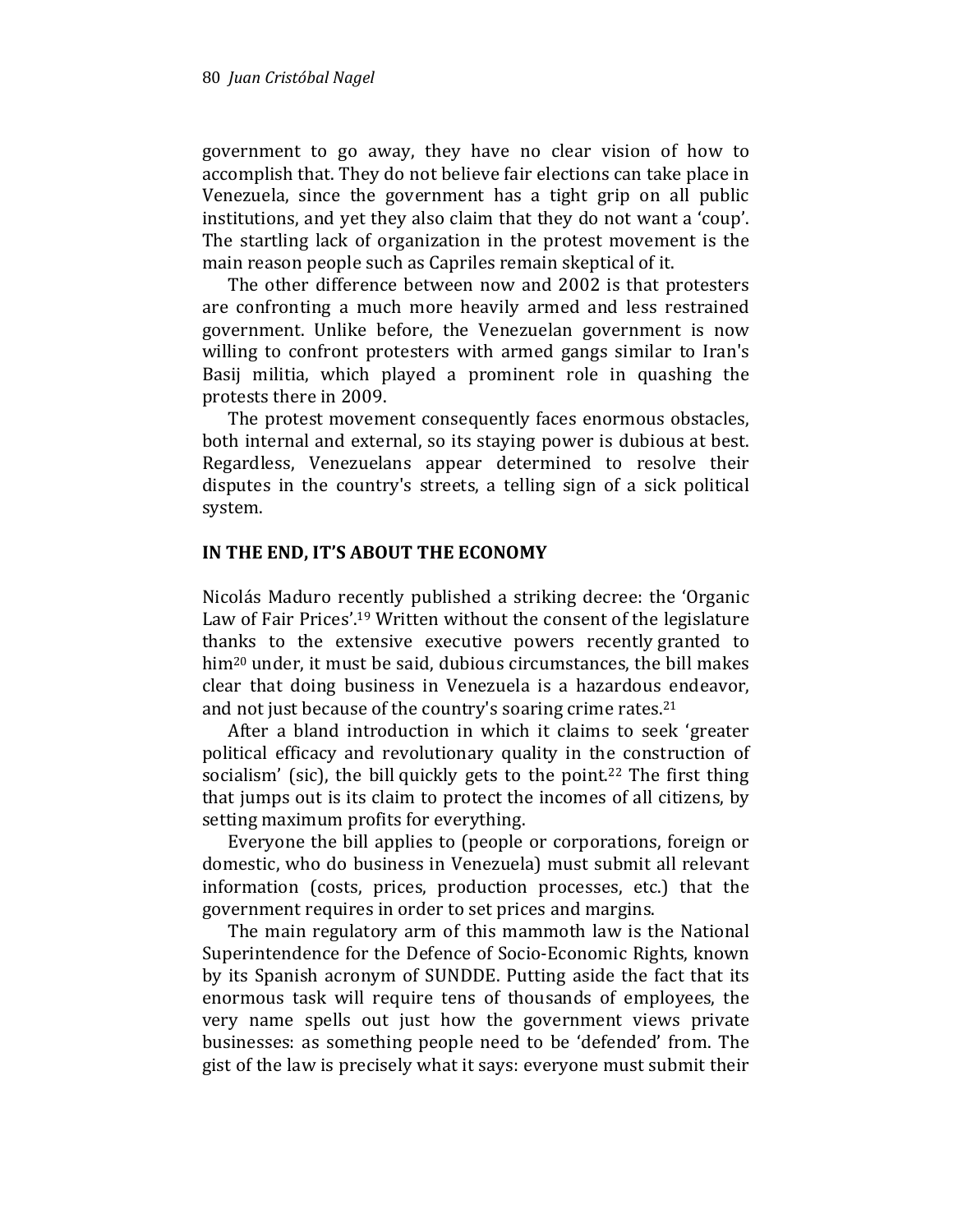costs so that the government can set their margins and their prices. Everyone can be audited at any point in time. The maximum margin allowed is 30 per cent of costs.

How will the government determine what counts as a cost? The law is purposefully vague about this. For example, suppose you are an international airline operating in Venezuela<sup>23</sup>. What is your cost of production? Should you bill the cost of the plane? How do you account for depreciation? What about currency risk? Or say you are a novelist. What is the cost of writing your book? Suppose you are doing research on a new anti-malarial drug: how could you account for your costs under the current law?

It does not seem to matter. The government will decide what your costs are, and only allow you to set prices up to a maximum of 30 per cent above that. The bill explicitly threatens everyone who fails to comply with the law with expropriation without compensation. In fact, it raises the specter of expropriation in the very first pages of the bill; even before it is outlined what the bill requires people to do. Most menacingly, the bill threatens companies or people who are found to be non-compliant with all sorts of sanctions, including a ban on engaging in economic activities for up to ten years. Those selling at prices higher than the ones set by the government face jail sentences of eight to ten years. If you are found to be 'hoarding,' you also face stiff jail sentences. Indeed, the government has already begun jailing businessmen, $24$ even though the law just came into force.

The bill is also full of non-sequiturs. For example, after outlining an enormous regulatory burden for companies, the bill says it is guided by a principle of administrative 'simplicity', and that all paperwork must be kept to a minimum. It also claims to be regulating prices, margins, and costs, all without acknowledging that if you control costs and margins, you are automatically setting the price. The effect of this bill is clear: entrepreneurship in Venezuela is now an illegal activity. The basic freedoms that should guide any society - freedom to innovate, private property, even the right to a fair trial - have essentially been taken away. Everyone, from lowly street vendors to the executives of multinational corporations, runs the risk of landing in a Venezuelan jail if a government bureaucrat thinks they are charging too much for a product that they are selling.

Of course, the probable outcome is that the law will only be very selectively applied, and that the bureaucrats let businesses off the hook in exchange for paybacks. But this hardly seems like an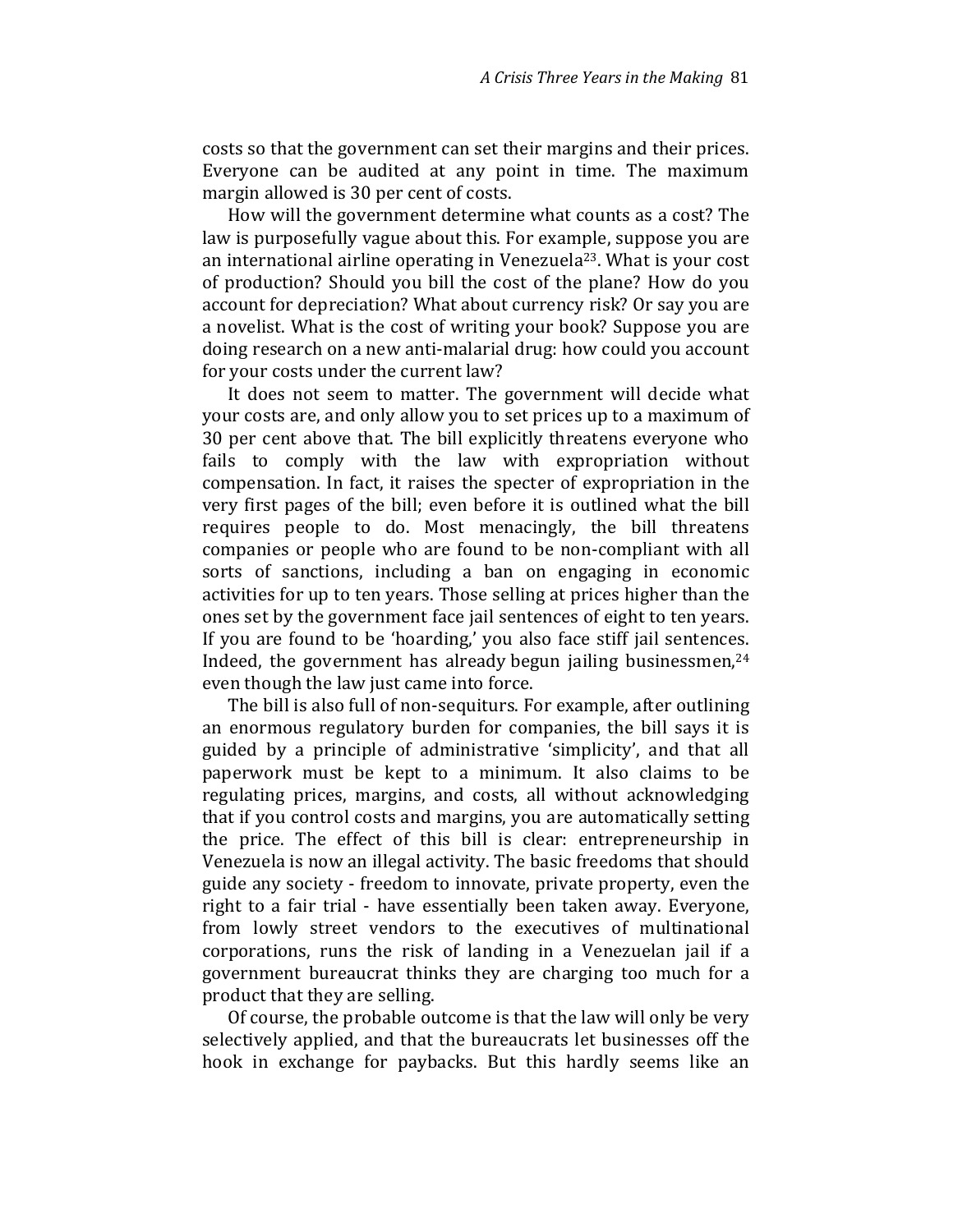enticing environment in which to do business. The law itself has not caused Venezuela's economic crisis, but it has convinced business leaders and the opposition at large that the problems will only get worse.

Venezuela's economic problems are partly a direct consequence of Chávez's policies in the oil industry. A combination of lack of maintenance in local refining facilities,<sup>25</sup> together with a policy of giving away gasoline for free means that Venezuela now imports millions of dollars in refined products from the United States at market prices.<sup>26</sup> Furthermore, a shift in Venezuela's customer base has negatively affected its balance sheet.

Years ago, Chávez decided to sell less oil to the United States and more oil to emerging economies such as China and India. Venezuela is now a close-to-marginal supplier of crude to the United States, and sales of oil to India and China have surged. This shift has come at a cost: sales to China are used to pay for generous Chinese loans, and sales to India are affected by large shipping costs. According to the local oil consultancy Subaeshi, the shift in markets meant foregone revenues for Venezuela of an estimated \$9 billion in 2012, or 3 per cent of its GDP.<sup>27</sup>

The expectations of economic agents are that Venezuela's model is unsustainable. That is why most of the dollars sold at the official rate end up in the surging black market – and are not used to import the things the country requires. The combination of revenues that do not grow, unsustainable subsidies, a thriving black market, and immense corruption, all conspire to keep the store shelves barren.

## CRIME RATES MAKING LIFE UNBEARABLE

Mónica Spear seemed to have it all. A former Miss Venezuela, she was beautiful and talented, and her career as a soap-opera actress was on the rise. A few years ago, she left Venezuela looking for broader horizons, fleeing the crime wave sweeping the nation. She returned home for the holidays and spent the first days of 2014 crisscrossing the country with her British husband and five-yearold daughter, all while faithfully uploading pictures of her trip onto Twitter.<sup>28</sup>

On Monday, January 6th, Spear's car broke down on the highway near the central city of Puerto Cabello. As they waited to be towed, the family was approached by a group of armed thugs. The details are sketchy, but in the end, she and her husband were gunned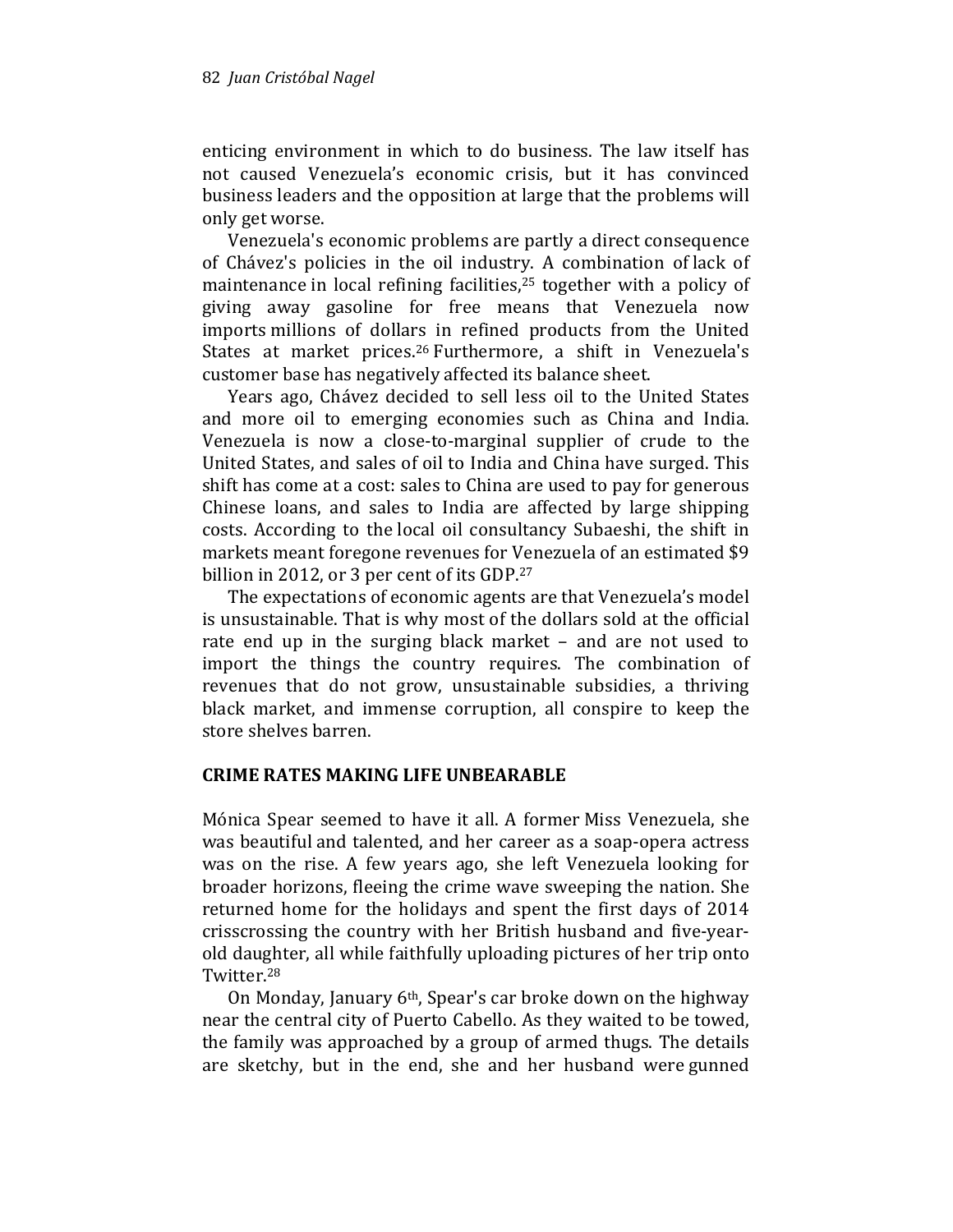down and senselessly murdered.<sup>29</sup> Their daughter was wounded, but survived.30 While several people have been jailed, the crime has yet to be solved.

Spear's horrific story is part of a broader trend. Venezuela has become one of the most dangerous countries on Earth. The Venezuelan NGO Observatorio Venezolano de Violencia (OVV) estimates that, in 2013, there were 24,763 murders, up from 21,600 a year earlier; a murder rate of 79 per 100,000 inhabitants.31 By way of comparison, the rate in Mexico last year was 22 per 100,000 people.32 Tellingly, the government does not publish reliable murder statistics, and even these horrifying numbers from the OVV are heavily disputed. Perhaps the worst aspect of this problem is that it is only getting worse. In 1998, before Hugo Chávez first took office, there were 19 murders per 100,000 inhabitants.33 Back then, Venezuela was dangerous, but only slightly more so than the average Latin America country, and certainly less dangerous than places like neighboring Colombia was at the time. Yet last year, Colombia's murder rate was 50 percent lower than that of Venezuela.<sup>34</sup>

There are numerous explanations for why Venezuela has become so dangerous. To begin, the country is awash with guns.<sup>35</sup> The problem, though, is less the absolute number of weapons, and more a question of who owns them. No matter where you stand on the gun control issue, even the most conservative, gun-loving person in the world would have to agree that irresponsible gun ownership and complete lawlessness is a dangerous combination. Many Venezuelans who own guns are engaged in drug smuggling, gasoline smuggling, and other sorts of black market activities; a fact that only highlights the complete breakdown of law and order.<sup>36</sup> The police force, if at all present, is simply there to be bribed.<sup>37</sup>

The problem is compounded in the justice system. According to the Organization of American States, Venezuela has far fewer prosecutors - 2.47 per every 100,000 inhabitants - than a country of its size requires.38 It also has only 6.86 judges per 100,000 inhabitants, far fewer than it should have, and way below the norm on the continent.39 In comparison, Chile, a less violent country, has 50.41 judges per 100,000 inhabitants. And the few judges that the country does have face enormous pressures to keep people out of jail, since Venezuela has one of the most overcrowded,<sup>40</sup> and hence violent,<sup>41</sup> prison systems in the world. The result is that the justice system has simply stopped working. That is why roughly six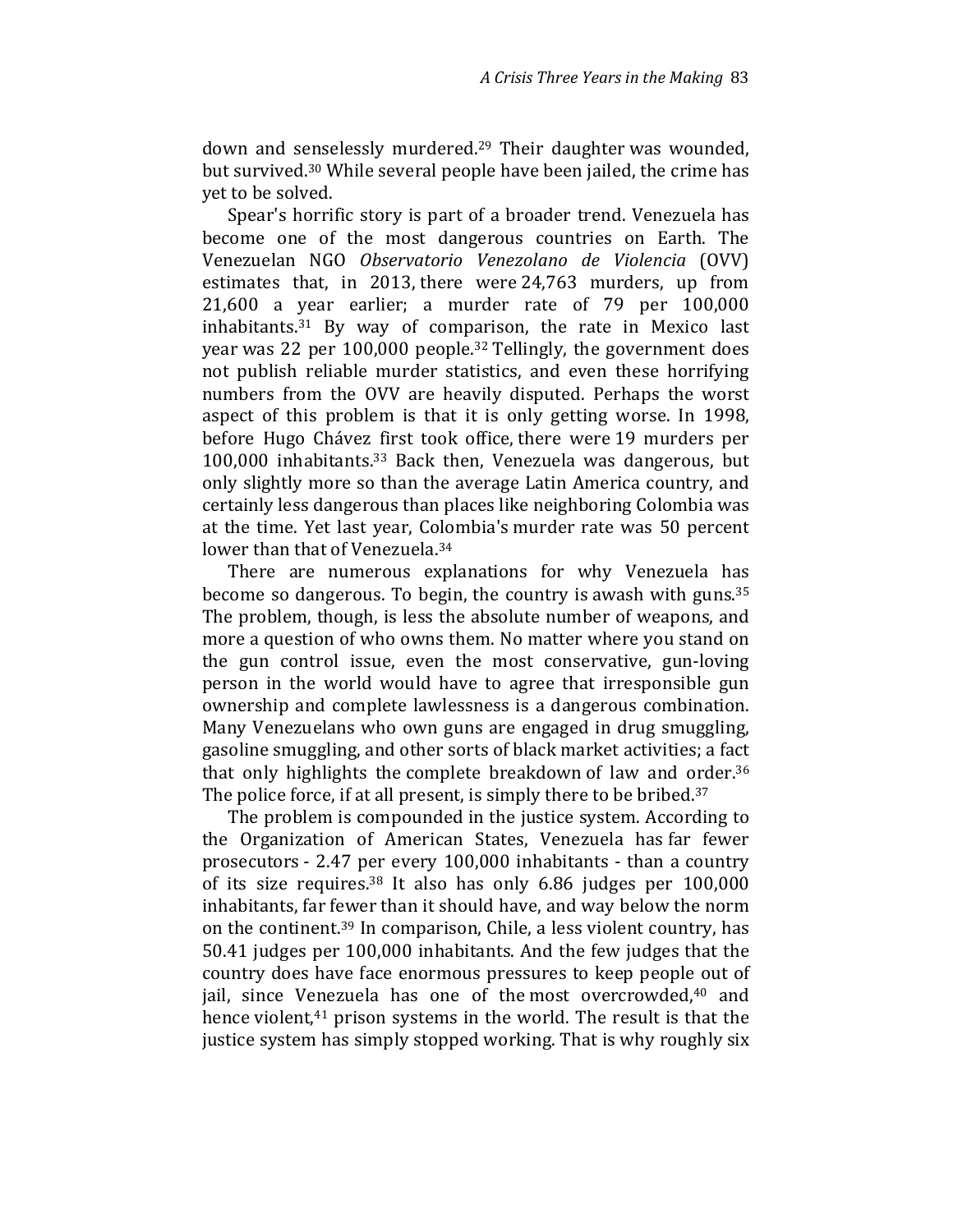out of every ten crimes goes unreported.42 It is also why few of the crimes prosecuted end in a conviction.<sup>43</sup>

In spite of this tragedy, not all Venezuelans accuse the government of being soft on crime. A recent opinion poll by the local firm IVAD showed that while roughly 60 percent of Venezuelans blame the government for the country's electricity crisis, only half of them blame it for the crime wave.44 The country has recently renewed efforts to promote tourism.45 In one of the saddest ironies of the Spear saga, Ms. Spear's late husband was involved46 in promoting sustainable tourism in the country through his ownership of a local travel agency.<sup>47</sup>

#### THE INTERNATIONAL IMPLICATIONS

It is undeniably tempting to draw comparisons between the situation in Venezuela and those which are unfolding in Ukraine or Thailand. However, there are sharp differences.

Venezuelans have experienced fifteen years of Chavismo, a period that has regularly witnessed mass street protests. Most of them focused on the late Hugo Chávez himself. In 2002, protesters demanded that he resign, and this led to a short-lived coup; in 2007, they wanted him to reopen a TV station that he had seen its broadcast license expire. The crowds lost in both cases, while Chávez survived. And while tensions in places such as Ukraine and Thailand have clear ethnic and/or geographical components, the divide in Venezuela is not cut along those lines.

Venezuelan polarization is so sharp, in fact, that people in the same city – sometimes even in the same neighborhood – do not have anything in common anymore. There are strong opposition protests in all of Venezuela's major cities, and both rich and poor neighborhoods boast both a sizeable opposition presence and a massive Chavista one. There is precious little common ground between these two sides. Sadly, though, the international community can do little to prevent the conflict from escalating. Both sides appear to want further confrontation, and neither one has shown an honest willingness to engage the other.

The countries in the hemisphere, particularly those in the Caribbean basin, are widely seen as bowing to the pressures of Venezuela's heavy-handed oil diplomacy. With few exceptions, the opposition in the country sees few honest brokers or reliable partners elsewhere in the region. In fact, one of the few remaining consensuses in the opposition movement is that the cheap oil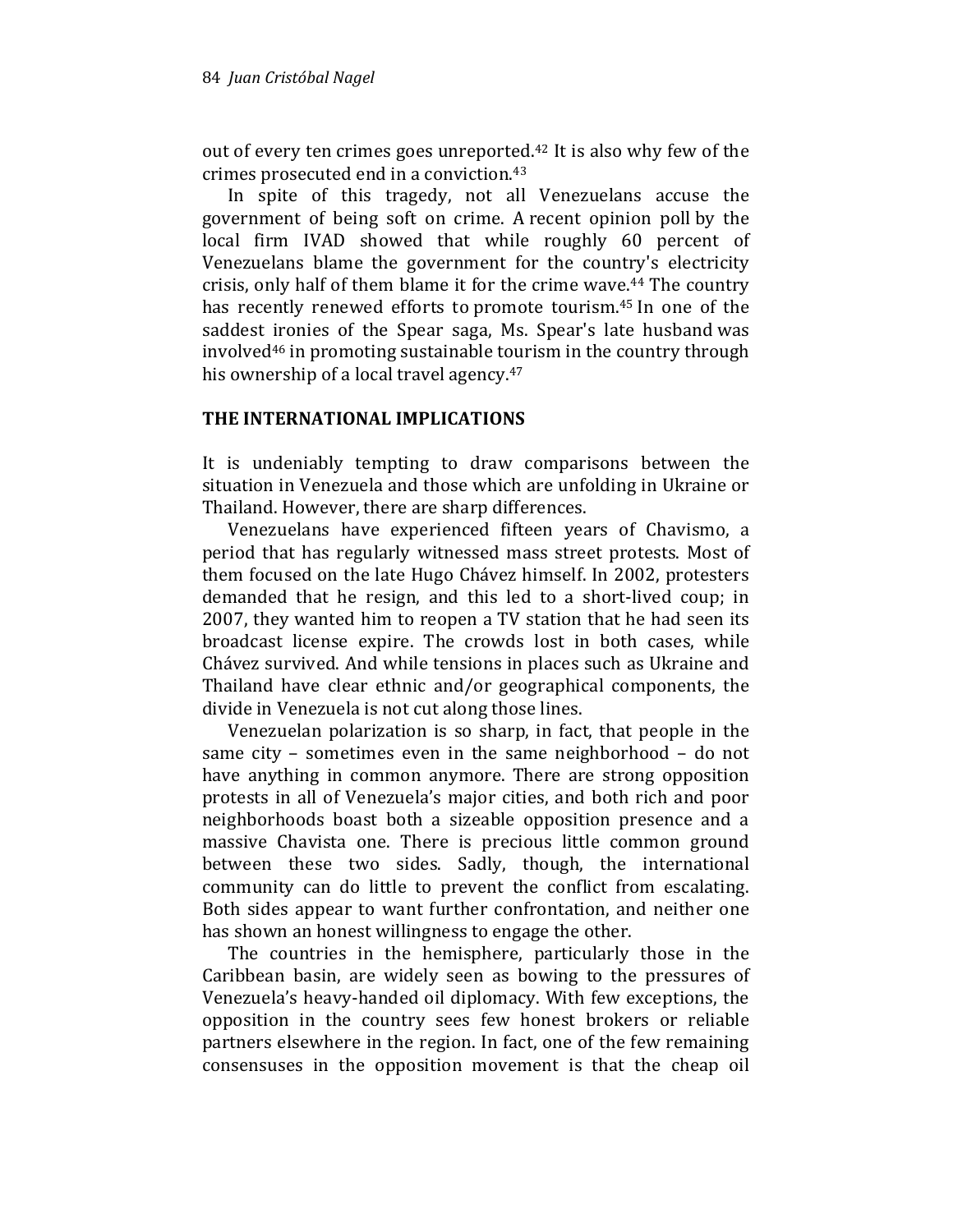programs for the Latin American and Caribbean region must be indefinitely suspended, and that Venezuelan claims in the Essequibo region in Guyana must be reactivated.

Venezuela's protest movement is splintered, determined, and unwilling to bend. Its government is under siege, and it too does everything it can to escalate the conflict and 'crush' its opponents. Caught in the middle, a large swath of the population waits for a solution to their everyday problems, one that seems impossibly out of reach at the moment. And while the protests may well die down at some point in the near future, the political crisis will continue as long as the government insists on imposing a radical agenda that a large portion of the population simply does not want.

#### NOTES ON CONTRIBUTOR

Juan Cristóbal Nagel is a Venezuelan economist. He has a BA in Economics from UCAB in Caracas. He holds an MA and is a PhD Candidate in Economics from the University of Michigan in Ann Arbor, Michigan, USA. He is currently Professor of Economics at the Universidad de los Andes in Santiago, Chile. He edits the English-language blog Caracas Chronicles, which focuses on Venezuelan politics, culture, and economics. He is the coauthor of Blogging the Revolution: Caracas Chronicles and the Hugo Chávez Era, and his work has appeared in, among others, Foreign Policy, The Daily Beast, Americas Quarterly, and Chile's El Mercurio. Email: jnagel@uandes.cl

#### NOTES

- <sup>1</sup> See, for example, Antonio Sampaio, 'Venezuela's violence and pro-government paramilitaries.' IISS Voices, February 2014: https://www.iiss.org/en/iiss%20voices/blogsections/iiss-voices-2014 b4d9/february-72f2/venezuela-violence-b3e7; and Ewan Robertson, 'Where is Venezuela's Political Violence Coming From? A Complete List of Fatalities from the Disturbances.' Venezuelan Analysis, http://venezuelanalysis.com/analysis/10580
- <sup>2</sup> While these are allegations and have not yet been proven, the allegations are serious enough to warrant an investigation according to the United Nations Office of the High Commissioner for Human Rights. See the press release from the OHCHR dated March 6 2014,available at http://www.ohchr.org/EN/NewsEvents/Pages/DisplayNews.aspx?NewsID=143

18&LangID=E

<sup>3</sup> See, for example, Open letter by Christophe Deloire, Secretary General of Reporters Without Borders, to President Nicolas Maduro, dated 26 February 2014: https://en.rsf.org/venezuela-right-to-information-more-26-02- 2014,45933.html; Otis, John, 'Pressure on Venezuela's Media Worsening,' Committee to Protect Journalists Blog, 18 October 2013: http://www.cpj.org/blog/2013/10/pressure-on-venezuelas-mediaworsening.php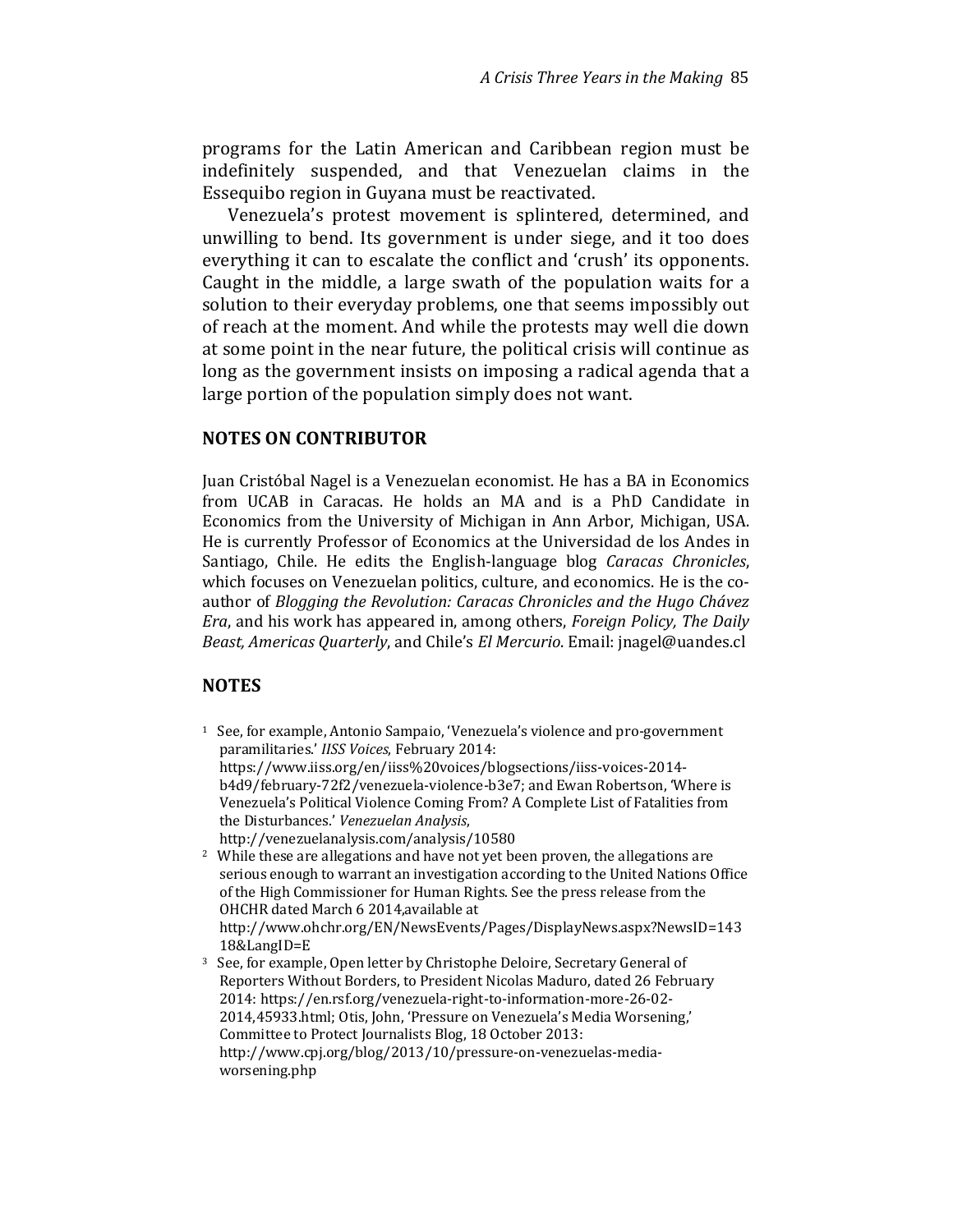- <sup>4</sup> See Vyas, Kejal, 'Venezuela's Currency Squeeze Threatens Nation's Newspapers,' The Wall Street Journal, February 9 2014: http://online.wsj.com/news/articles/SB1000142405270230462680457936143 0760853514
- <sup>5</sup> See, for example, Alfredo Meza, 'Maduro afirma que a la prensa venezolana 'le llegara su hora',' El Pais, 9 February 2014: http://internacional.elpais.com/internacional/2014/02/09/actualidad/1391908 377\_221357.html'
- <sup>6</sup> Vivian Sequera, 'High Inflation Rates in Venezuela Ruin Christmas Tradition', Huffington Post, 13th December 2013: http://www.huffingtonpost.com/2013/12/14/venezuela-inflationchristmas\_n\_4444771.html
- <sup>7</sup> Euronews, 'Venezuela's Woes: Economy Tanks as Crime Soars', 13th February 2014: http://www.euronews.com/2014/02/13/venezuela-s-woes-economytanks-as-crime-soars/
- <sup>8</sup> Marilia Brochetto and Greg Botelho, 'Facing shortages, Venezuela takes over toilet paper factory', CNN News, 22nd September 2013: http://edition.cnn.com/2013/09/21/world/americas/venezuela-toiletpaper/index.html
- <sup>9</sup> Victor Salmeron, 'Venezuela has the highest country risk in the world', El Universal,
	- 10th February 2014:

 http://english.eluniversal.com/economia/140210/venezuela-has-the-highest country-risk-in-the-world

- <sup>10</sup> Joshua Goodman, 'Luck of the Irish: Venezuela brightest camp on sidewalks for chance to start over in Dublin', Fox News, 31<sup>st</sup> January, 2014: http://www.foxnews.com/world/2014/01/31/luck-irish-venezuela-brightest camp-on-sidewalks-for-chance-to-start-over-in/
- <sup>11</sup> Patricia Laya, Sarah Frier and Anatoly Kurmanaev, 'Venezuelans Blocked on Twitter as Oppositional Protests Mount', Bloomberg News, 15<sup>th</sup> February, 2014: http://www.bloomberg.com/news/2014-02-14/twitter-says-venezuela-blocks its-images-amid-protest-crackdown.html
- <sup>12</sup> Anatoly Kurmanaev, Corina Pons and Nathan Crooks, 'Venezuela's Maduro Bans Street Protests After Three Died', Bloomberg News, 13th February, 2014: http://www.bloomberg.com/news/2014-02-13/venezuela-s-maduro-bans street-protests-after-three-died.html
- <sup>13</sup> Marvyn Bolivar, 'Maduro: I call respect and tolerance, we must act as a force of love', Bolivarian Government, Bicentennial Youth, 14<sup>th</sup> February, 2014: http://www.minci.gob.ve/2014/02/maduro-hago-un-llamado-al-respeto-y-la tolerancia-debemos-actuar-como-una-gran-fuerza-de-amor/
- <sup>14</sup> Proceso, 'Report Maduro attempted coup and ordered the arrest of opposition leader', 13th February, 2014: http://www.proceso.com.mx/?p=364792
- $15$  El Mundo, 'Maduro reactive antigolpe command and warns violence',  $10<sup>th</sup>$ February, 2014:

 http://www.elmundo.com.ve/noticias/actualidad/politica/maduro-reactiva comando-antigolpe-y-llama-a-defend.aspx

- <sup>16</sup> El Universal Daily News, 'NTN 24 CEO: It is an affront to Freedom of expression', 13th February, 2014: http://www.eluniversal.com/nacional-y politica/140213/ntn24-ceo-it-is-an-affront-to-freedom-of-expression
- <sup>17</sup> Patricia Rey Mallén, 'Venezuela's Nicolas Maduro fights 'Economic War' By Occupying Electronics Stores, Sensoring Websites', International Business Times, 11th November, 2013: http://www.ibtimes.com/venezuelas-nicolas-maduro-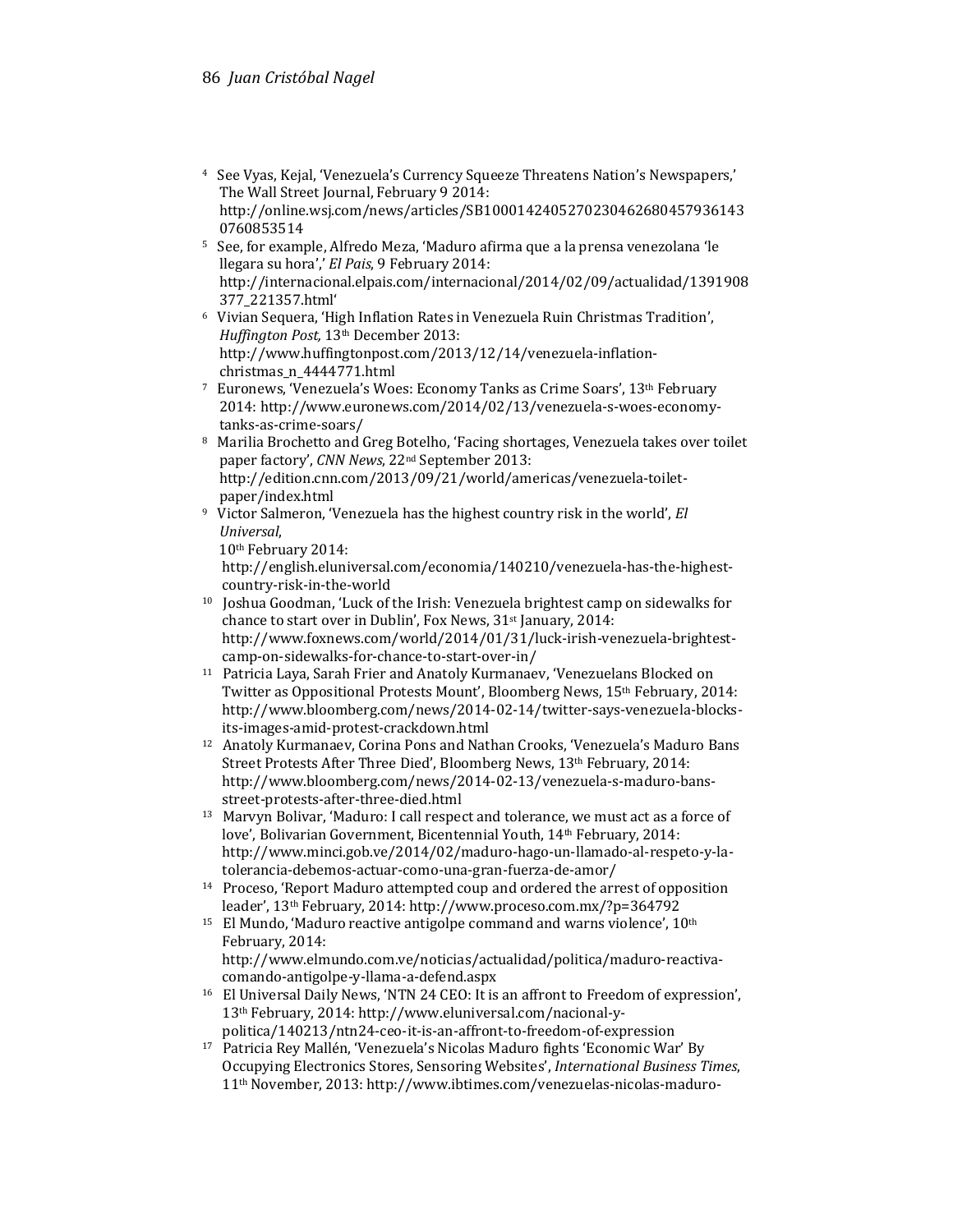fights-economic-war-occupying-electronics-stores-censoring-websites

- <sup>18</sup> Polo Brasco, 'Maduro wants an investigation about the Cancer of Chavez inoculated by enemies', Bubblews, 22nd March 2013: http://www.bubblews.com/news/337212-maduro-wants-an-investigation about-the-cancer-of-chavez-inoculated-by-enemies
- <sup>19</sup> Brian Ellsworth, 'Venezuela decrees new price controls to fight inflation', Reuters, 24th January 2014: http://www.reuters.com/article/2014/01/24/usvenezuela-economy-idUSBREA0N1GL20140124
- <sup>20</sup> Andrew Cawthorne and Brian Ellsworth, 'Venezuela's Congress approves decree powers for Maduro', Reuters, 19th November 2013: http://www.reuters.com/article/2013/11/19/us-venezuela-maduro-powers idUSBRE9AI16L20
- <sup>21</sup> Osmary Hernandez, Rafael Romo and Catherine E. Shoichot, 'Venezuelan beauty queen slain; daughter survives shooting', CNN, 7<sup>th</sup> January 2014: http://edition.cnn.com/2014/01/07/world/americas/monica-spear-venezuela beauty-queen-killed/
- <sup>22</sup> Moore Stephens, Decree with Force of Law of Fair Prices', Retrieved from: http://venezuela.moorestephens.com/Noticia1015.aspx
- <sup>23</sup> Juan Nagel, 'Venezuela's Government Versus the World's Airlines', The FP Group, 23 January 2014:

http://transitions.foreignpolicy.com/posts/2014/01/20/democracy\_lab\_weekly\_ brief\_january\_20\_2014

- <sup>24</sup> Andrew Cawthorne and Deisy Buitrago, 'Venezuela jails 100 'bourgeois' businessmen in crackdown', Reuters, 15<sup>th</sup> November 2013: http://uk.reuters.com/article/2013/11/15/uk-venezuela-economy idUKBRE9AD0WE20131115
- <sup>25</sup> Andrew Rosati, 'What was behind Venezuela's deadly oil refinery explosion?', The Christian Science Monitor, 16th September 2014: http://www.csmonitor.com/World/Americas/2013/0916/What-was-behind- Venezuela-s-deadly-oil-refinery-explosion
- <sup>26</sup> Ernesto J. Tovar, 'Venezuela's imports of oil byproducts from the US climb by 78%', El Universal, 1st October 2013: http://www.eluniversal.com/economia/131001/venezuelas-imports-of-oil byproducts-from-the-us-climb-by-78
- <sup>27</sup> Subaeshi, 'Losing an Oil Market', 1<sup>st</sup> November 2013: https://docs.google.com/file/d/0Bz7sK8Y-A2rlU1Z3Vng5MWZtZnc/edit?pli=1
- <sup>28</sup> Twitter, 'Monica Spear', Retrieved at: https://twitter.com/monicaspear
- <sup>29</sup> BBC News Latin America and Caribbean, 'Venezuelan ex- beauty queen Monica Spear murdered', 8th January 2014: http://www.bbc.com/news/world-latin america-25642041
- <sup>30</sup> Paul Cockerton, 'Miss Venezuela beauty queen and British husband shot dead in front of their daughter', Mirror News, 7<sup>th</sup> January 2014: http://www.mirror.co.uk/news/world-news/miss-venezuela-monica-spear british-2998317
- <sup>31</sup> Huffington Post Latinovoices, 'Venezuela's Homicide Rate Quadruples In Fifteen Years, NGO Reports', 26<sup>th</sup> December 2013: http://www.huffingtonpost.com/2013/12/26/venezuela-homicide rate\_n\_4506363.html
- <sup>32</sup> Oscar Lopez, 'Mexican Crime Rates 2013: Homicides Decrease, Kidnappings Rise', Latin Times, 27th December 2013: http://www.latintimes.com/mexican-crime rates-2013-homicides-decrease-kidnappin
- <sup>33</sup> Francisco Toro, 'Counting by Murders', The New York Times, 7<sup>th</sup> June 2012: